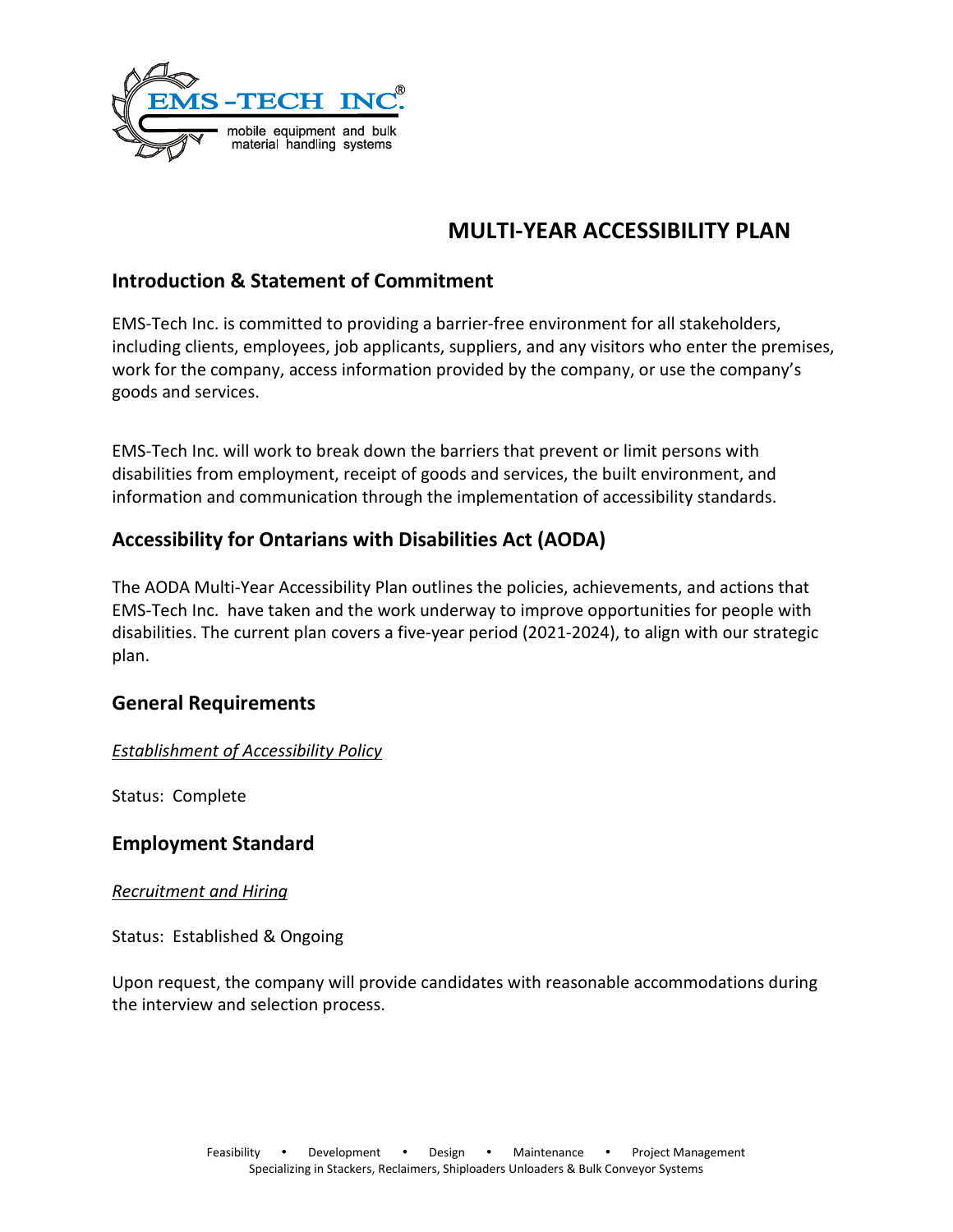

# *Training and Development*

### Status: Established & Ongoing

EMS-Tech continues to review their training and development programs to meet the needs of employees with disabilities.

All employees are trained in the AODA Customer Service Standards within their first month of employment. Training is repeated every 5 years.

Recent hiring of a person with disabilities educated the Company on available resources of accommodation along with insight to the needs of a person with disabilities in the workplace.

#### *Return to Work*

Status: Established & Ongoing

Return to work plans are created and assessed on an as-needed basis using input from the employee, the Company's corporate nurse, a senior manager, and human resources.

#### *Emergency Procedure, Plan & Public Safety*

Status: Established & Ongoing

All employees are trained on office safety and our evacuation plan and whether an accommodation plan is necessary.

## **INFORMATION AND COMMUNICATIONS STANDARD**

#### *Feedback Process, Accessible Formats & Communication Support*

Status: Established & Ongoing

EMS-Tech Inc. is committed to meeting the communication needs of people with disabilities. We will consult with people with disabilities to determine their information and communication needs. We want to achieve the most effective and efficient access to information for all users.

Employees are trained at their time of hire and made aware of the support that is available to them.

#### **TRANSPORTATION STANDARD**